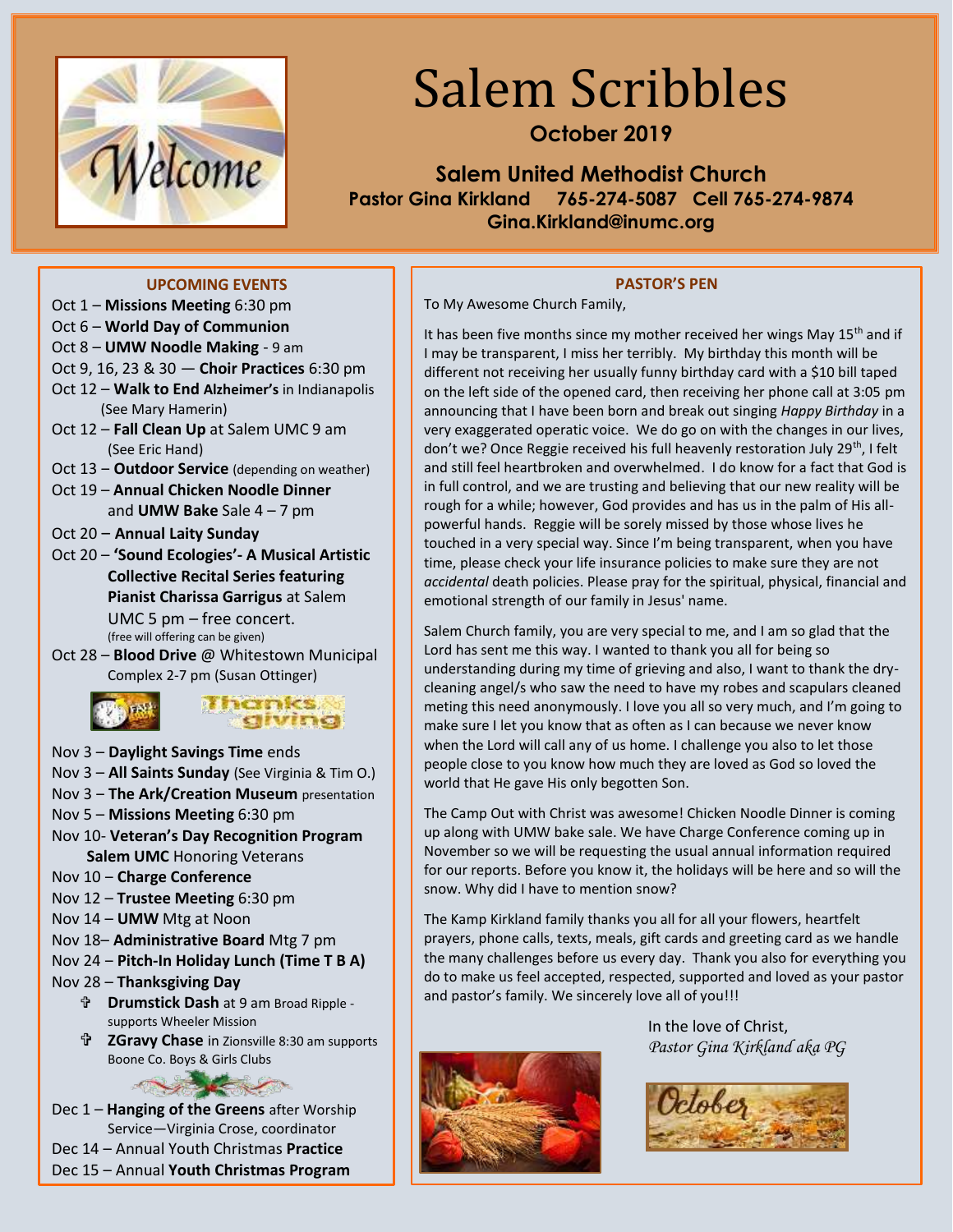3rd Bonnie Trosky 9th Adam Stant 26th David Tucker

#### **OCTOBER BIRTHDAYS**

6th Parker Covert 9th Ruth Thatcher 28th Danelle Butler 6th Ryan Davis 10th Austin Lizama 28th Mary Beth Pauley 6th Pastor Gina Kirkland 12th Autumn Hansen Hand 29th Megan Covert 7th Brent Hokanson 19th Abigail Dieckman 31st Jimmy Thomas

7th Chris Hasewinkel 14th Owen Eaton 29th Ashlee Miller Culbertson



#### Page 2 Salem Scribbles and Contract Contract Contract Contract Contract Contract Contract Contract Contract Co **OCTOBER ANNIVERSARIES**

 1st Eldon & Betty Forthum 2nd Charles & Judy Lamar 8th Micah & Chaleen Falkner 10th Joe & Ashleigh Overman 14th Gary & Tracy Puiia Carter 17th David & Ginger Bright 23rd James & Clara Curry 24th Stacy & Lezlee Dieckman 24th Danny & Violet Thomas 25th Robert & Donita Hough 28th Andy & Kathy Mehlhop



Pray for our Salem UMC family. Pray for our troops, near and far; persecuted Christians every-where; people in hospitals and nursing homes; and those who suffer from conflicts around the world including terrorism. Pray for victims of natural disasters such as hurricanes and volcanic eruptions Pray for the Carolinas with the recent Florence Hurricane. Pray for Coptic Christians and for victims of recent church fires, wildfires and flooding. Pray for those with unspoken requests. Pray for our local first responders, EMS, medical teams, fire fighters and police who give immediate help for those in need. Pray for our protectors, border patrol officers, security guards, and for victims of crimes. Pray for our country and the world. And do continue to pray for "Old Man Cline!" *{All Mankind}*

(If you or a family member is not on our birthday and/or anniversary monthly list used in Scribbles and would like to be, please give name/month/day to Martha Randel at SiSRandel@gmail.com)

#### The 'SON' is always shining!

|                           | <b>PRAYER LIST</b>    |                         |
|---------------------------|-----------------------|-------------------------|
| Adam                      | Rush & Ruth Harmon    | Danny Price             |
| Alex & Henry              | Brittani Hawk         | Carolyn Reutter         |
| Arnold's Grandson         | <b>Travis Heckart</b> | Mrs. Ray Robert         |
| Arnold's Sister's husband | Louise Hoagland       | Donita Roberts          |
| Asher                     | Mariam Fisher Hutsen  | Micah Romig             |
| Sean Bakeis               | Myra Johnson          | Deputy Sam Scott        |
| Shawna Baker              | Katie                 | Sandra Sharp            |
| Skip Barker               | Keaton                | Stephanie Seifts        |
| <b>Brenda</b>             | Libby Keck            | Jeremy Starkey          |
| <b>Brian</b>              | Gina Kirkland         | Marvin Starkey          |
| Carolyn & daughter Ann    | Jennifer Lee          | <b>Starr Starkey</b>    |
| <b>Rodney Carter</b>      | Lily                  | Ann & Bing Stum         |
| Christy                   | <b>Britney Maker</b>  | Aaron Taylor            |
| <b>Conceptione Family</b> | Sorin Martin          | Jane Taylor             |
| Marge Curry               | Gerald McGowen        | Brenda & Steven Taylor  |
| Jim Curry                 | <b>Ashley Medaris</b> | Larry Thatcher          |
| Donna David               | Nhut Milender         | Paul Thomas             |
| Ryan Davis & family       | Jim & Linda Miller    | The Walker's            |
| Carla Fletcher            | Carol Moyer           | <b>Betty Wetherford</b> |
| Lisa Flynn                | Jessica Pabst         | <b>Cody Wilson</b>      |
| <b>0</b> Hamilton         | The Patton's          | Peter Yoder             |
| Hamilton Adult Children   | <b>Betty Paddock</b>  | Rose Yoder              |
| <b>Friend Debbie</b>      | Adam Kruger           | Sydney Kruger           |

*For Prayer List Updates, please contact Martha Randel at SiSRandel@gmail.com*

Prayers for the Glidewell and Moore families with the passing of Harry's sister, Linda. Prayers for the Hoagland and Thomas families with the passing of Violet's father, Charlie Hoagland. Prayers for the Chambers and Overman families with the passing of Jewell Chambers, aunt of Ashleigh Overman. Prayers for the Maquire family with the passing of Coach Mike Maguire, farther of Zionsville girls' varsity basketball coach, Andy Maguire.

*PRAISES to all who helped those impacted by recent Tropical Storms/Hurricanes.*

*Life is not measured by the number of breaths we take, but by the moments that take our breath away!*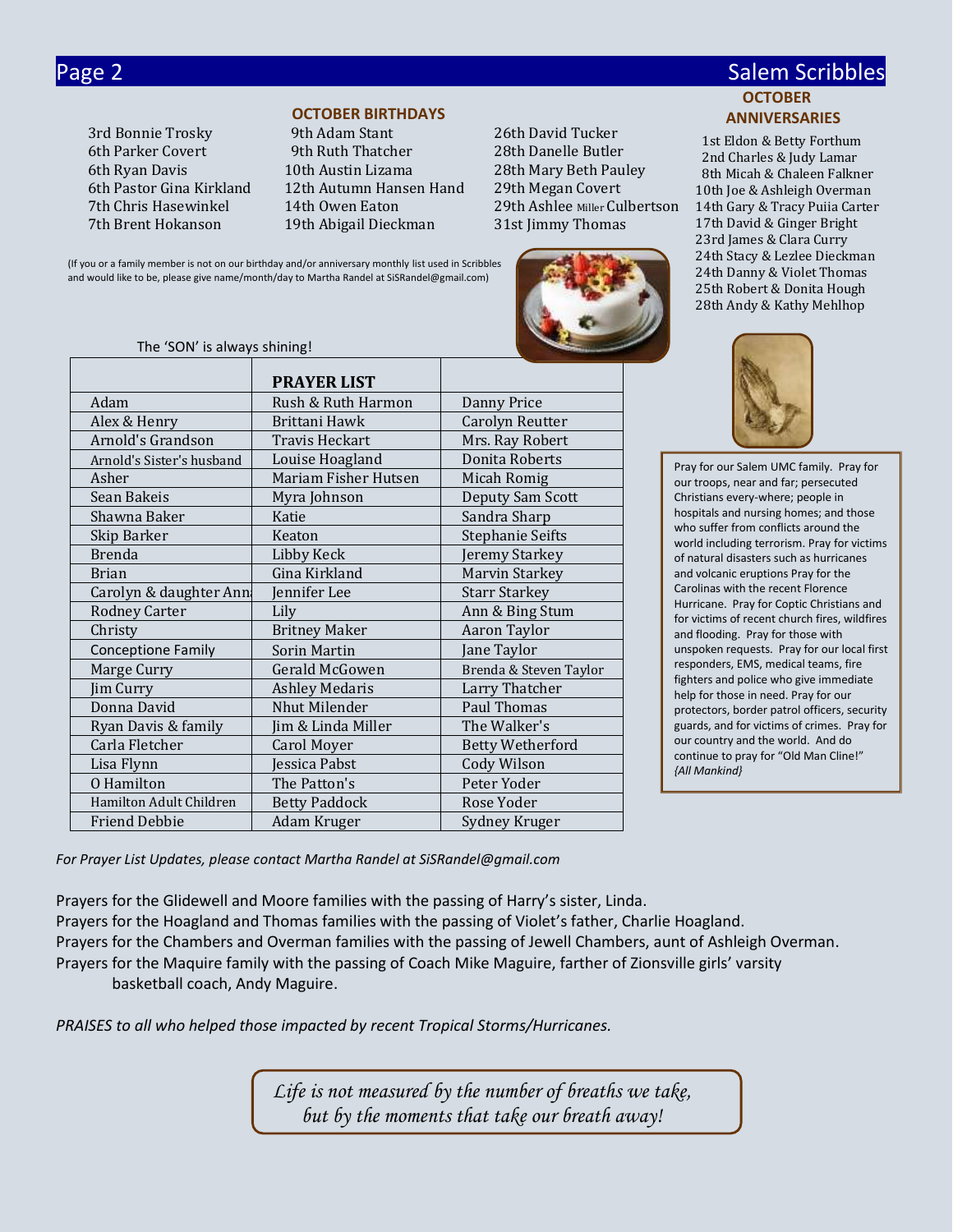# Salem Scribbles **Page 3**

#### *ASK THE PASTOR*

Dear Pastor Gina,

I'm so sorry for the loss of your husband, and your mother a few months earlier. A group of us were just talking and we were wondering what are you doing for yourself as you begin to heal from these losses?

Sincerely, Lovingly Concerned

Dear Lovingly Concerned,

Thank you for your awesome question. I attend a weekly biblically-based international grief support group whether I feel like it or not, called GriefShare® which is just five minutes from my house. This is a very safe place for me to be widow Gina and not have to be strong and

professional as Pastor Gina. I do my GriefShare® homework every evening before I go to bed and possibly sleep a little bit. I am seriously seeking wisdom from God to discern whether I should later receive training to become a GriefShare® facilitator and serve the Zionsville community.

I'm taking Khamiya to Atlanta, GA over her fall break to meet some of the aunts, uncles and cousins she's never met. And last but not least, I am working hard at being authentic when someone asks me how I am doing and being gentle with myself as to the many emotions I am experiencing and knowing it is okay.

*Much love, Pastor Gina (aka PG)*

**Please Notice This** 

As a reminder, if anyone would like or needs to contact me, I want to make sure you have my contact information. I do accept text, email and Facebook messages. **1100 Imel Drive, Anderson, IN 46012 765-274-9874 Cell Gina.Kirkland@inumc.org 765-274-5087 Home**

くぞうこ

# **FLETCHER PLACE CHRISTMAS DONATIONS 2019**

*Donations Requested from Salem:*

- New Clothes for Children ages 9 months age 2
- New Toys for Children ages 9 months age 2
- Monetary Donations Fletcher Place will purchase needed items with the funds

• Pork & beans

*Delivery Times: (check with Bill Butler as to where)*

Dec 2 - Dec 4

*Volunteer Times: (check with Bill Butler)*

#### Sorting Dates and Times

Monday Dec 2 - Friday Dec 6

9 am - 12 pm or 12 pm - 3 pm

#### Day of the Event Date and Times

to help parents select clothing and gifts for their children Saturday Dec 7 8:30 am - 12:30 pm or 12:30 - 4:00 pm

*This year's location is:* Church Within 1125 Spruce Street Indianapolis, IN 46203



QUESTIONS.

**JEREMY STARKEY'S** recovery from abdominal issues - he's back to work!

**STARR STARKEY** for her speedy recovery from leg surgery. **CARTER/OWEN EATON'S** improved lazy eye condition. **MARG CURRY** for improved health.

**TINA LIZAMA** for relief from extreme back pain. Nancy Gordon's granddaughter **ALYSSA** cancer free!

**SARAH HAND JOHNSON** home from surgery.

**YANCY** free from cancer and now attending church. **MARIE's FRIEND** who is recovering from cancer.





**FLETCHER PLACE CHRISTMAS DONATIONS 2019** IT'S A LITTLE DIFFERENT THIS YEAR. BRING YOUR DONATIONS TO SALEM MARKED FOR FLETCHER PLACE & LEAVE IN FELLOWSHIP HALL. PLEASE DISCUSS

WITH BILL BUTLER IF YOU HAVE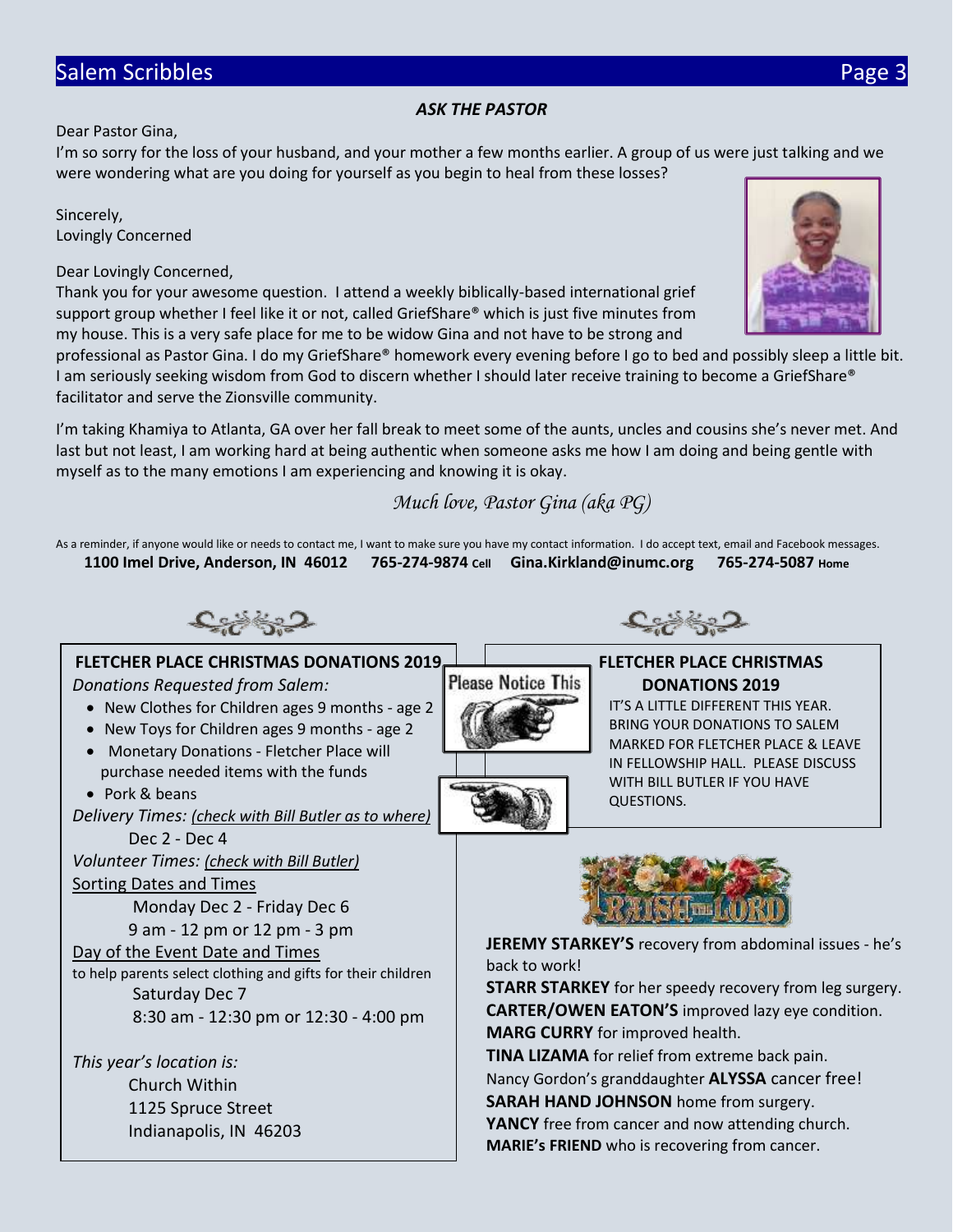## **CALLING 'KIDS' OF ALL AGES!!**

Time for 'call outs' for those interested in being a part of the Annual Youth Christmas Program 2019! Lots of help is needed - cast members (speaking part, dress in a costume, be a reader, or give us your idea); costume assistant, rehearsal and program coordinators, photographers, videographer, and music (Choir & Tina Hand, we're already counting on you!!) Youth - parents - grandparents - friends - let me know ASAP if you are interested in any way…or have questions. Thank you!

*Martha Randel* SiSRandel@gmail.com 317-873-4100



On September 29th the youth sponsored a Fellowship Challenge for refreshments with the theme of "rainbow colored" food. One vote per each piece of money counts towards the winner and all proceeds collected goes to this project. Some items still needed are school supplies, hygiene items, fun toys, clothing, stationary items and small stuffed animals! This project and the walnut collecting are the last scheduled fundraising events before the boxes have to be packed and dropped off at the collection sight for distribution by Samaritan's Purse. A huge thanks from all OCC participants for your grand support! *Danean Thatcher, Coordinator*

#### **FALL FESTIVAL FACTS - 2019**

- $\checkmark$  300 Chicken Noodle Dinner pamphlets distributed
- ✓ 200+ Salem Tri-fold brochures given to families looking for a church or unchurched folks
- ✓ 200 balloons with "Salem" & "Jesus Loves You" given to children
- $\checkmark$  80+ bracelets provided to teenagers with Christian messages
- ✓ Total cost just over \$200.00

Thank you to all our wonderful volunteers at Salem's Booth: Andy M., Chalmer, Colt, Ellen Rusk and friend Kevin, Marshall, Starr, Haven, Athen, Kathy Houx, Betty & Eldon, Lynda, Laura, Julie, Judy & Jim. *Virginia Crose, Coordinator*



'New Faces in the Back Pew' of the choir who can sing in Spanish!



**IAPPINES** 

#### **SALEM CHOIR**

Have you noticed?? We have additional singers in Salem Choir. Because they know 巴 Spanish {and our song on October 6th has some Spanish lyrics} they are helping us learn the song! We hope they are having so much fun they will stay with us for a while - at least through the holidays.

We have lots to learn before the holidays! So, while normal practice time is 6:30 - 7:30 pm each Wednesday, choir participants are asked to give more time for our practices. On Wednesday 6:30 to 8 pm will be our practice time. If anyone needs to leave by 7:30 (especially the students) that is permitted. Also, Director Luke is asking choir to practice after church on Sundays when we have a special. We're all in attendance, so for thirty minutes we'll practice some of our upcoming holiday songs. Time: flexible, but probably around 11:15 to 11:45.

#### **SALEM PILGRIMAGE to CREATION MUSEUM and THE ARK - Tentatively in June 2020**

Plans are underway to organize a two-day trip to Kentucky to tour the Creation Museum and "The Ark" probably in early summer 2020. So far twentytwo people have shown interest - a minimum of twenty will be needed. Grueninger/Ambassadair (who have experience with this destination) have been contacted. They will provide a speaker to give Salem an idea of costs and options. (this is planned for November - date to be confirmed.) For our trip a large bus will be provided, and we may be able to bring friends and/or relatives.

If you have questions or have an interest, please contact me at 317-873-2956 or talk with me on Sundays after Worship Service.

*Virginia Crose, Coordinator*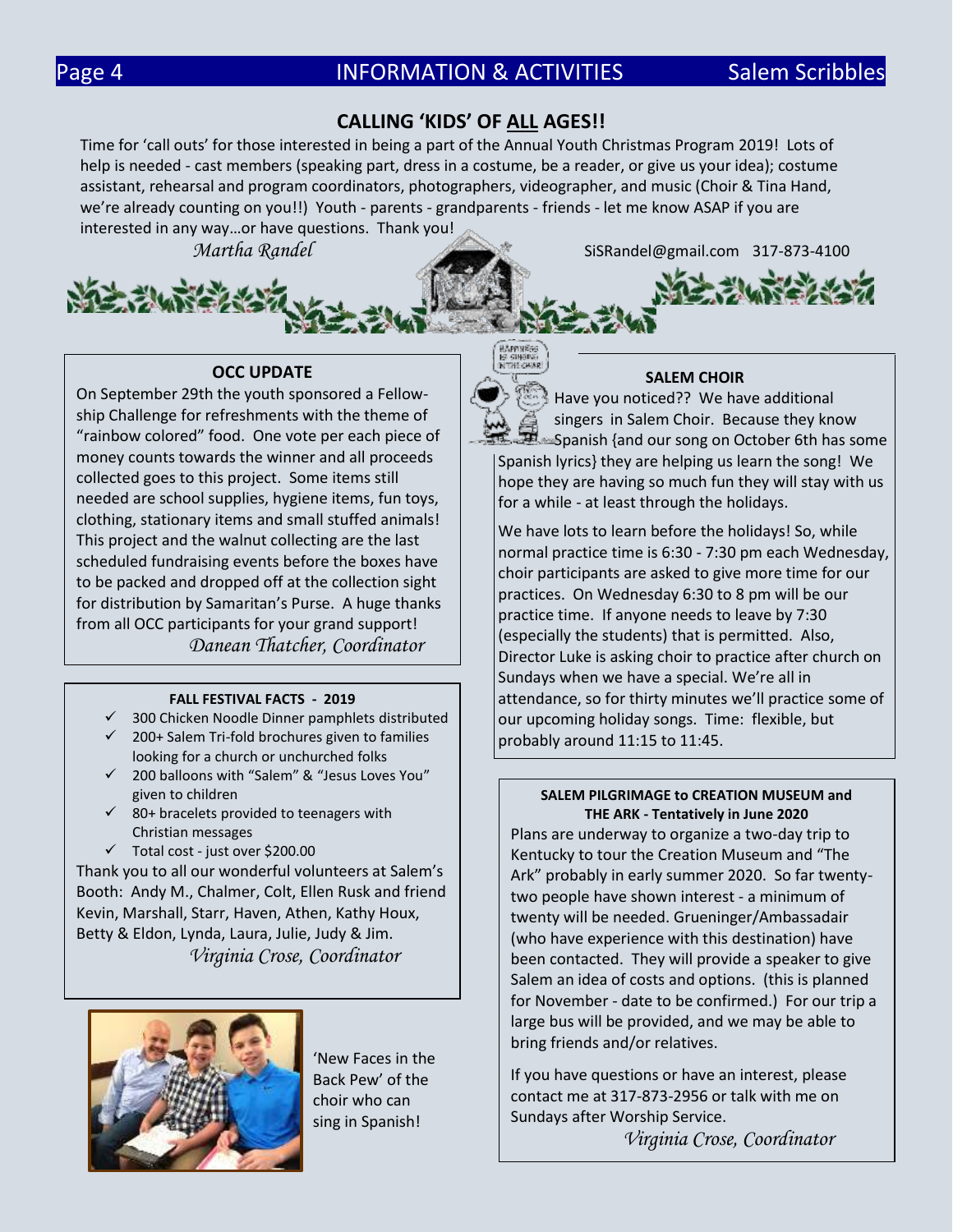# Salem Scribbles INFORMATION & ACTIVITIES (continued) Page 5

#### **COME ON DOWN CHOIR**

Thanks for participating. You sounded great!



#### **GRANDPARENTS DAY**

Fun for all! Tina Hand gave a reading on Grandparents Day listing what grandkids think about them - pretty funny! Those who travel the farthest to Salem are Pastor Gina with granddaughter Khamiya. Who lives the closest? A tie between Rev. Glenn Howell and the Randels. The Arnolds have the most grandchildren with thirty-three!! Paula finished the ceremony with all participating in the Circle of Love.

#### **GUEST MUSICIAN**

On September  $29<sup>th</sup>$  the congregation enjoyed a few songs performed by Steve Jeffris. A story always preceded the songs he sang ―and a special story was enjoyed about Stuart Hamblen who wrote *"It Is No Secret. "* Thanks to the Music Department for bringing Steve to Salem.

Website: SteveJeffris@msn.com







You do not have to be a member of

UMW in order to donate sweet treats to sell at our annual bake sale. Anyone may donate to the UMW Bake Sale which sells a variety of treats such as party mix, fudge, cookies, brownies, caramel corn, muffins, nut mixes, cinnamon rolls, coffee cakes, pies…just about any yummy treat of which you can think. Deliver items to the bake sale on October 19<sup>th</sup> between 9 a.m. and noon. Items should be priced. See Susan Ottinger for suggested prices for various items. Thank you in advance for your help. AND, pick up your pecan orders at the bake sale too!

*Susan Ottinger, Coordinator*



Stephanie Sharp and Richard Bennett who were married on September 1st. Stephanie is the daughter of Steve & Kathy Sharp.



Jake & Marlene (Hampton) Kregers on the birth of their baby boy, Mackenzie Kregers. Grandparents are Mike & Jill Hampton



Juror #10 played by Reece Butler as a cast member of *"12 Angry Jurors"* performed at Covenant Christian High School. The cast said this play taught them a lot about prejudice, what society was like in the past, and how to work better together.

Seventh-grader Austin Lizama for being selected in the cast of "*A Christmas Story - The Musical"* being performed at Beef 'n Boards Dinner Theater November 21st through December 31st.





Martha (Maiden) Randel for recently receiving the Distinguished Hoosier Award from the State of Indiana presented to her by IN Senator J. D. Ford. (Yes - her maiden name is Maiden - LOL)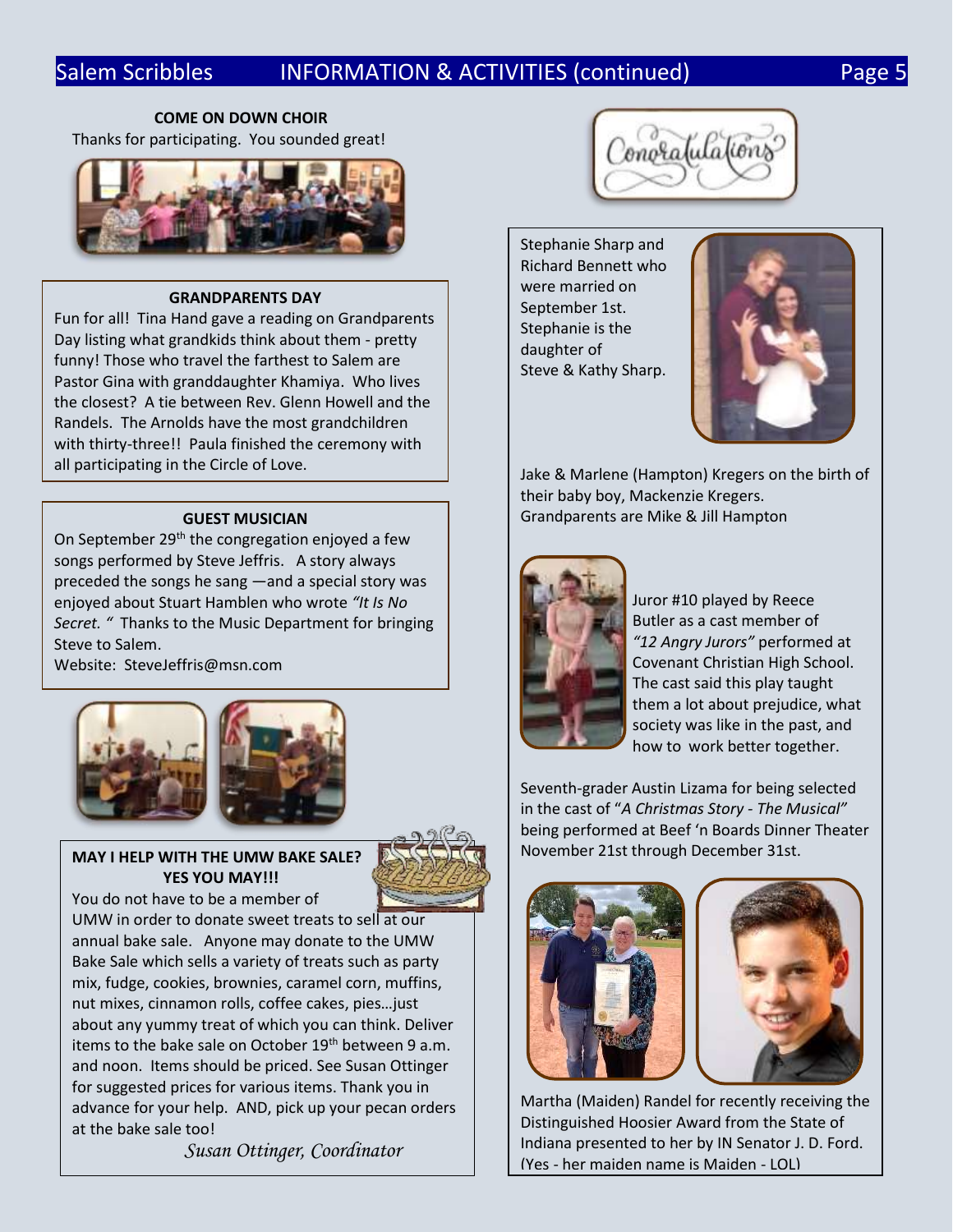# Page 6 **INFORMATION & ACTIVITIES (continued)** Salem Scribbles **2019 CAMP OUT WITH CHRIST**

Our 7<sup>th</sup> annual fall fellowship event is now a part of history. Eighty folks gathered on a beautiful Friday evening for a great time. We were led in hymn singing with guitar accompaniment and delightful harmony from Darren, Gavin & Luke. The God Given Talent Show highlighted the gifts of singers, actors, musicians and a few comedians. The always popular candy dig gave kids a chance to load up on sweets. Our traditional hayrides and painting of pumpkins continued throughout the evening. The star gazing and campfire watching ran late into the night. Thirty-five people spent the night and enjoyed a pancake breakfast on Saturday morning. After breakfast we assembled 24 personal hygiene kits for UMCOR (United Methodist Committee on Relief).

**Thank you to everyone** for your participation and contributions in making this a truly blessed and successful event. Many thanks to Bob & Paula, Starr & Marshall, Kathy Houx, Marie, Eric & Tina, Susan & Tim, and Dominic Lizama for all their hard work in making this event possible. Special thanks to David Roberts for providing the hay wagon and Gator, to Chuck Lamar for the bales of straw, to Roy King for the fire wood, Andy Mehlhop for picnic tables and Joe Overman for driving the tractor for hayrides. *The Missions Committee*

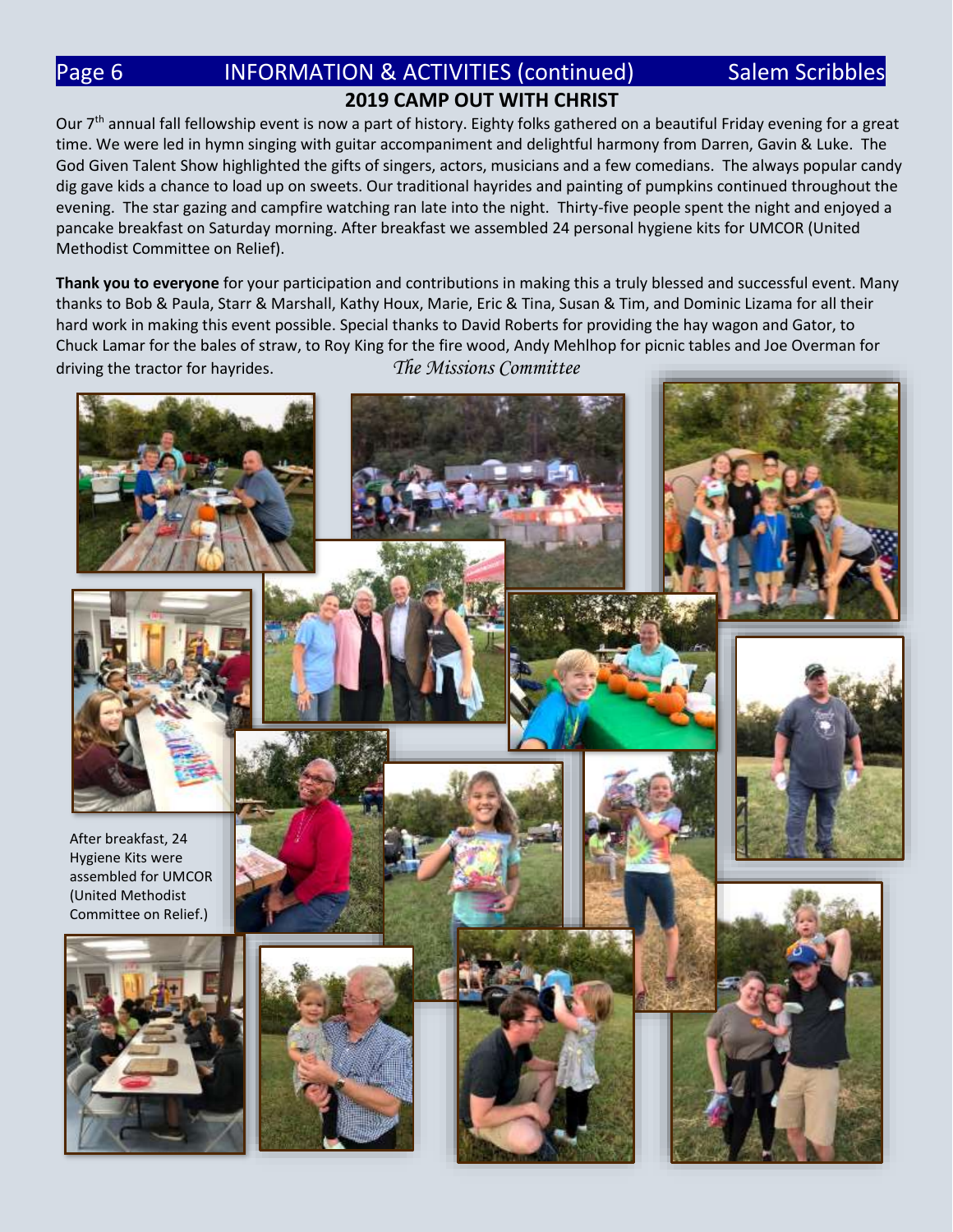#### **MANY THANKS TO…**

 **EVERYONE** - the entire **SALEM FAMILY**!! There were so many news items and pictures the Editors wanted to use in this edition, we hope you will forgive us if we don't list individual names - but just give a **BiG THANK YOU TO ALL**! Salem UMC IS A FAMILY and all are FRIENDS. Salem doesn't function without each and every one of us who help and support Salem UMC in many, many ways. We join together in doing the Lord's work and in caring for one another. Blessings to all of you!



Violet met Randy Ollis during the Love INC fundraiser. Randy lucked out - Violet brought him his favorite treat chocolate donuts!





#### **Lectionary Readings for October**

| Lessons          | October 6 <sup>th</sup> | October 13th       | October 20th       | October 27th           |
|------------------|-------------------------|--------------------|--------------------|------------------------|
| Old<br>Testament | Lamentations 1:1-6      | Jeremiah 29:1, 4-7 | Jeremiah 31:27-34  | Joel 2:23-32           |
| <b>Psalm</b>     | Psalm 137               | Psalm 66:1-12      | Psalm 19           | Psalm 65               |
| <b>Epistle</b>   | 2 Timothy 1:1-14        | 2 Timothy 2:8-15   | 2 Timothy 3:14-4:5 | 2 Timothy 4:6-8, 16-18 |
| Gospel           | Luke 17:5-10            | Luke 17:11-19      | Luke 18:1-8        | Luke 18:9-14           |

| <b>FELLOWSHIP</b>           | <b>OCTOBER</b>       | <b>GREETERS</b>         |
|-----------------------------|----------------------|-------------------------|
| The Ottingers               | Oct 6 <sup>th</sup>  | <b>Marie Urick</b>      |
| John & Mary Ann Holmes      | Oct $13th$           | Pat Arnold              |
| <b>CND Dinner Leftovers</b> | Oct $20th$           | <b>Volunteer Needed</b> |
| <b>Volunteer Needed</b>     | Oct 27 <sup>th</sup> | <b>Volunteer Needed</b> |



#### **MEN IN THE KITCHEN!!**